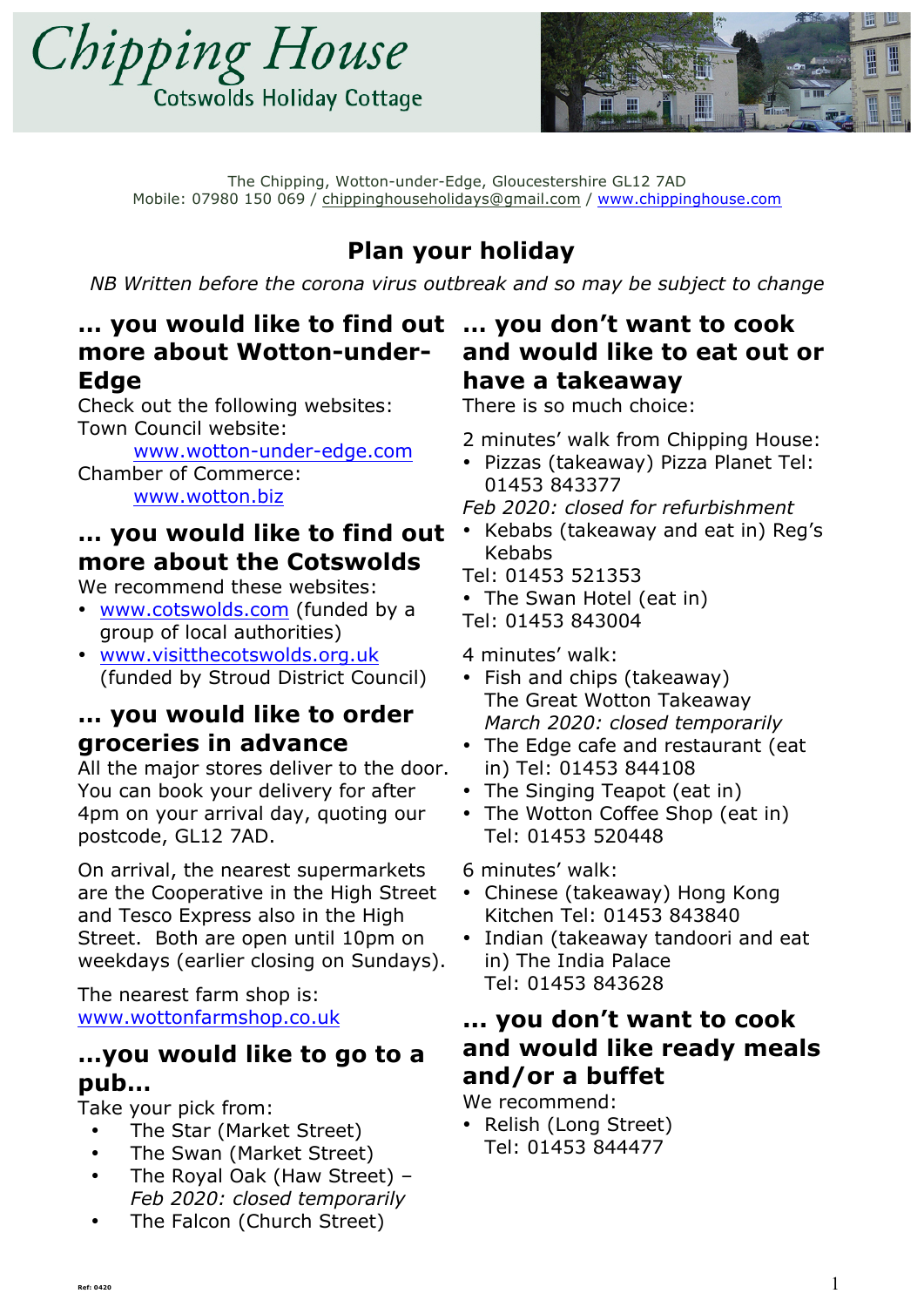



# **Plan your holiday**

*NB Written before the corona virus outbreak and so may be subject to change*

# **… you would like someone to cook you a dinner party**

We suggest you try (all of whom have Facebook pages):

- Aureum Catering
- Flavour Brothers
- Jackie at Jackie's Country Larder
- Sarah Beale Catering at The Edge Coffee Shop, Long Street
- Steve at SRG Catering

## **… you would like to eat out**

Chefs change and establishments go in and out of fashion. So it is difficult to put eating out places on this website. However, you can email the owners, Anthony and Catherine Alexander chippinghouse@aol.com, and they will send you a list of the places that they recommend.

The place in Wotton-under-Edge that guests have been consistently recommending is The Falcon www.falconsteakhouse.com

## **... you would like a coffee**

There is plenty of choice and they are in the main shopping street less than 5 minutes' walk from the house

- The Ark, 45 Long Street
- The Edge, 44 Long Street Tel: 01453 844108
- The Singing Teapot, 47 Long Street
- The Wotton Coffee Shop, 31A Long Street Tel: 01453 520448

# **… you would like to go shopping**

You will find plenty of shops in Wottonunder-Edge to browse. They are all independent and are wide ranging –

shop, bookshop, outfitters, health sewing shop, cookshop, knick-knacks, homewares, DIY shop, gifts etc.

There is a list of Wotton firms on: www.wotton.biz/businesses

As the shops are small businesses, many of them do not have websites But those that do include: Bakery

www.parsonsbakery.co.uk

Cookshop

www.cookability.biz

**Outfitters** 

www.w-h-thomasandson.co.uk Sewing and knitting

www.victoriafabrics.com

Speciality food www.goodfoodontheedge.co.uk

# **… you like charity shops**

Wotton-under-Edge has three excellent and well-stocked charity shops: Break, Longfield (formerly Cotswold Hospice) and Cotswolds Dogs (formerly RSPCA).

# **… you like antiques**

Try visiting the local auction rooms on sale days:

www.wottonauctionrooms.co.uk There are also antique and vintage shops and an art gallery in the high street of Wotton.

Nearby is the town of Tetbury that hosts numerous antique shops: www.visittetbury.co.uk/shopping/antiq ues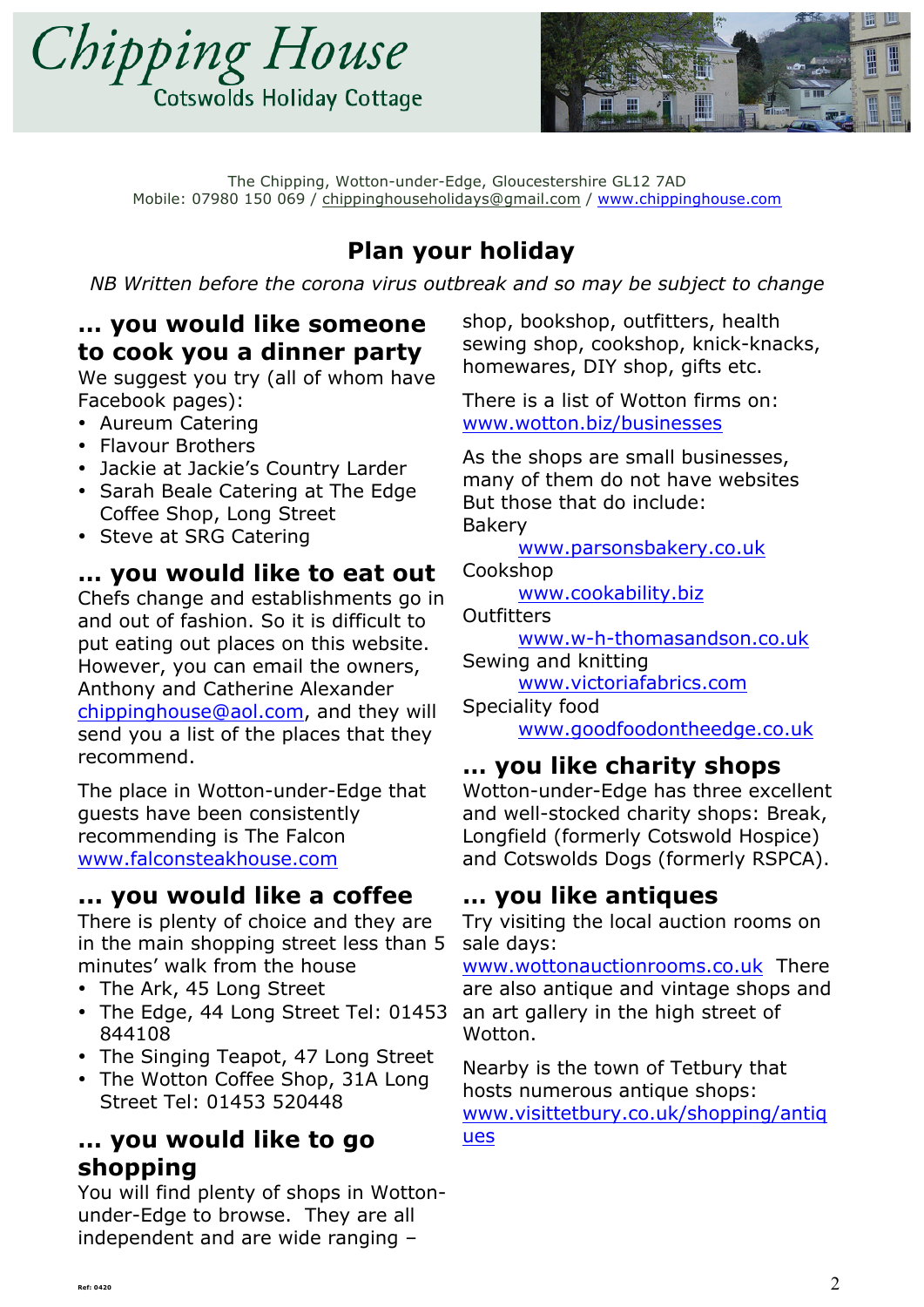![](_page_2_Picture_0.jpeg)

![](_page_2_Picture_1.jpeg)

# **Plan your holiday**

*NB Written before the corona virus outbreak and so may be subject to change*

## **… you would like tourist information**

The Heritage Centre opposite Chipping House (just outside the front door) is a Tourist Information Point. On arrival, the volunteers can assist you on all sorts of queries and you can pick up leaflets for local tourist attractions as well as buy Wotton memorabilia. The Centre is also a museum with changing historical displays. See www.wottonheritage.com

### **… you will need to use public transport**

Wotton under Edge has a number of local bus services. Buses leave daily in the morning for Gloucester and Bristol (and all stops in between) and return in the afternoon. The easiest place to find out about timetables is the Heritage Centre Tourist Information Point (just outside Chipping House). The bus stops have timetables as well.

## **… you would like to go to the cinema**

The Wotton Electric Picture House is a digital cinema, showing recent releases as well as digitalised golden oldies. The programme of films is on www.wottoncinema.com/ It is a community run cinema and has 100 very comfortable seats. It is well worth a visit – you will not be disappointed.

### **… you would like to go for a swim**

During the summer months, Wotton Pool is open and is a 2 minute walk from Chipping House. Opening times vary but are shown outside the Pool or can be found at the Heritage Centre Tourist Information Point (just outside Chipping House). It is a heated outdoor pool, manned mainly by volunteers, with a transparent tunnel that covers it on colder days. Visit www.wottonpool.co.uk

There are public swimming baths (all within 30 minutes' drive) at: # Dursley GL11 4BS

www.pulsedursley.co.uk

# Thornbury BS35 3JB # Yate BS37 4DQ

www.activecentres.org/centres lists not only the Thornbury and Yate pools but also three other pools further afield in the Bristol area

## **… you would like to be entertained**

The Under the Edge Arts Centre is directly opposite Chipping House (in a former school building) and boasts a really wide range of entertainment to suit all tastes – arts exhibitions, dancing and needlecraft clubs, jazz evenings, to name just a few activities. You can get a current programme by going online to www.utea.org.uk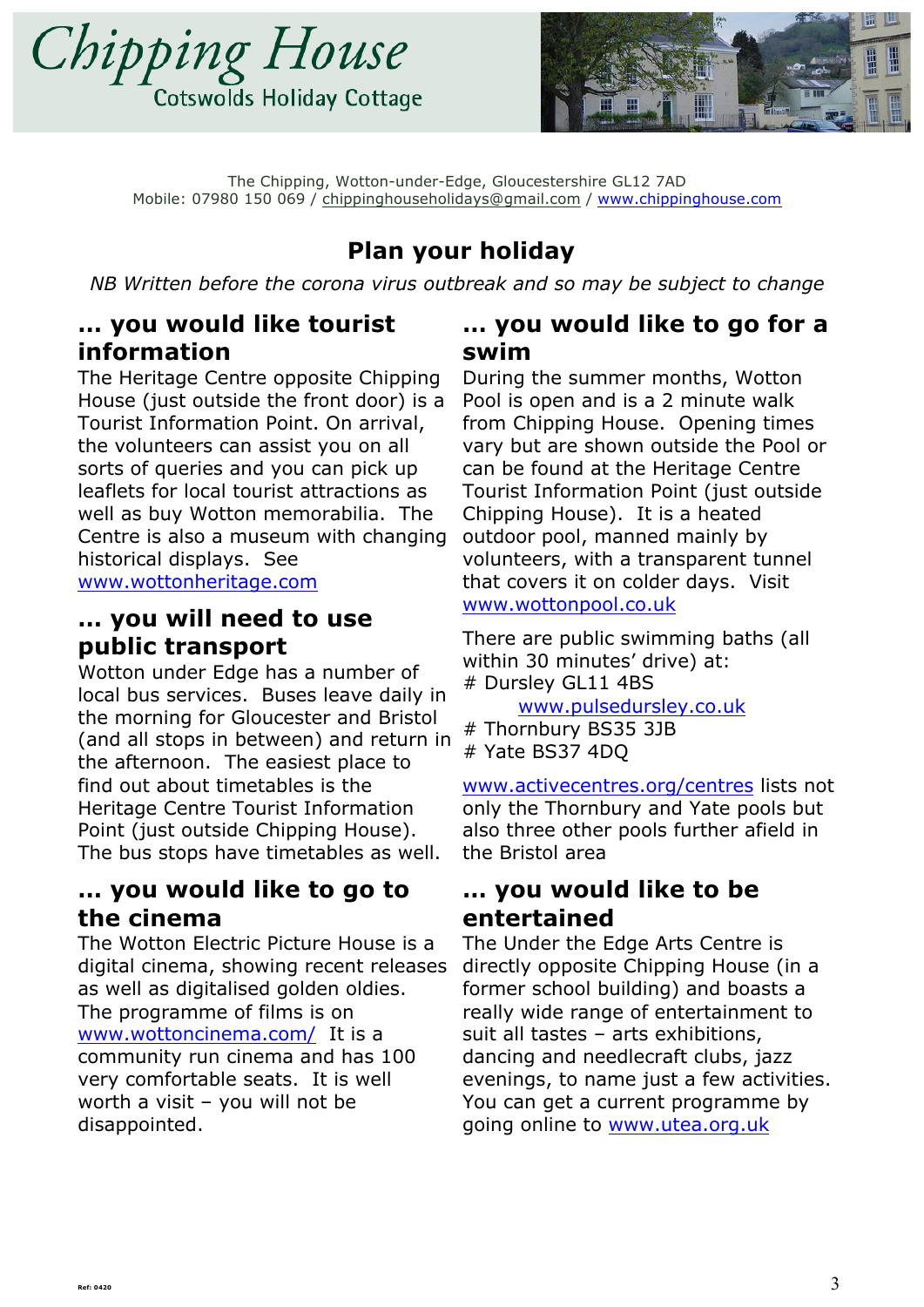![](_page_3_Picture_0.jpeg)

![](_page_3_Picture_1.jpeg)

# **Plan your holiday**

*NB Written before the corona virus outbreak and so may be subject to change*

## **… you would like to play golf**

Take your pick from the following courses (all within half an hour's drive):

Cotswold Edge Tel: 01453 844167

www.cotswoldedgegolfclub.org.uk

Cotswolds Edge has been highly recommended by our guests. It is only 6 minutes' drive away and welcomes visitors.

Stinchcombe Hill Tel: 01453 542015 www.stinchcombehillgolfclub.com

Chipping Sodbury Tel: 01454 319042 www.chippingsodburygolfclub.co.uk

Minchinhampton Tel: 01453 833866 www.minchinhamptongolfclub.co.uk

# **… you would like to go to a visitor attraction of world**

#### **renown**

Slimbridge GL2 7BT: Wetlands www.wwt.org.uk/wetlandcentres/slimbridge/

Westonbirt Arboretum GL8 8QS www.forestryengland.uk/westonbirtthe-national-arboretum

Bath BA1 1LZ: The Roman Baths www.romanbaths.co.uk

# **… you would like to go to see a castle**

Berkeley, GL13 9BQ: Berkeley Castle

www.berkeley-castle.com

Winchcombe, GL54 5JD: Sudeley Castle www.sudeleycastle.co.uk

## **… you want somewhere to take the children**

Berkeley, GL13 9EW: Cattle Country www.cattlecountry.co.uk Bristol BS8 3HA: Bristol Zoo www.bristolzoo.org.uk

Bourton-on-the-Water, GL54 2AF: Birdland and the Model Village www.themodelvillage.com www.birdland.co.uk

Guilting Power, OX18 4JP: Cotswold Farm Park www.cotswoldwildlifepark.co.uk

Cheddar BS27 3QF: Caves and Gorge www.cheddargorge.co.uk

## **… you would like to visit gardens**

Ozleworth, Wotton-under-Edge, GL12 7PZ: Newark Park www.nationaltrust.org.uk/newark-park

Painswick, GL6 6TH: Rococo Gardens www.rococogarden.org.uk

Cheltenham GL54 5PQ: Stanway Fountain www.stanwayfountain.co.uk

# **… you like learning about architecture**

Nympsfield GL10 3TS: Woodchester Mansion

www.woodchestermansion.org.uk